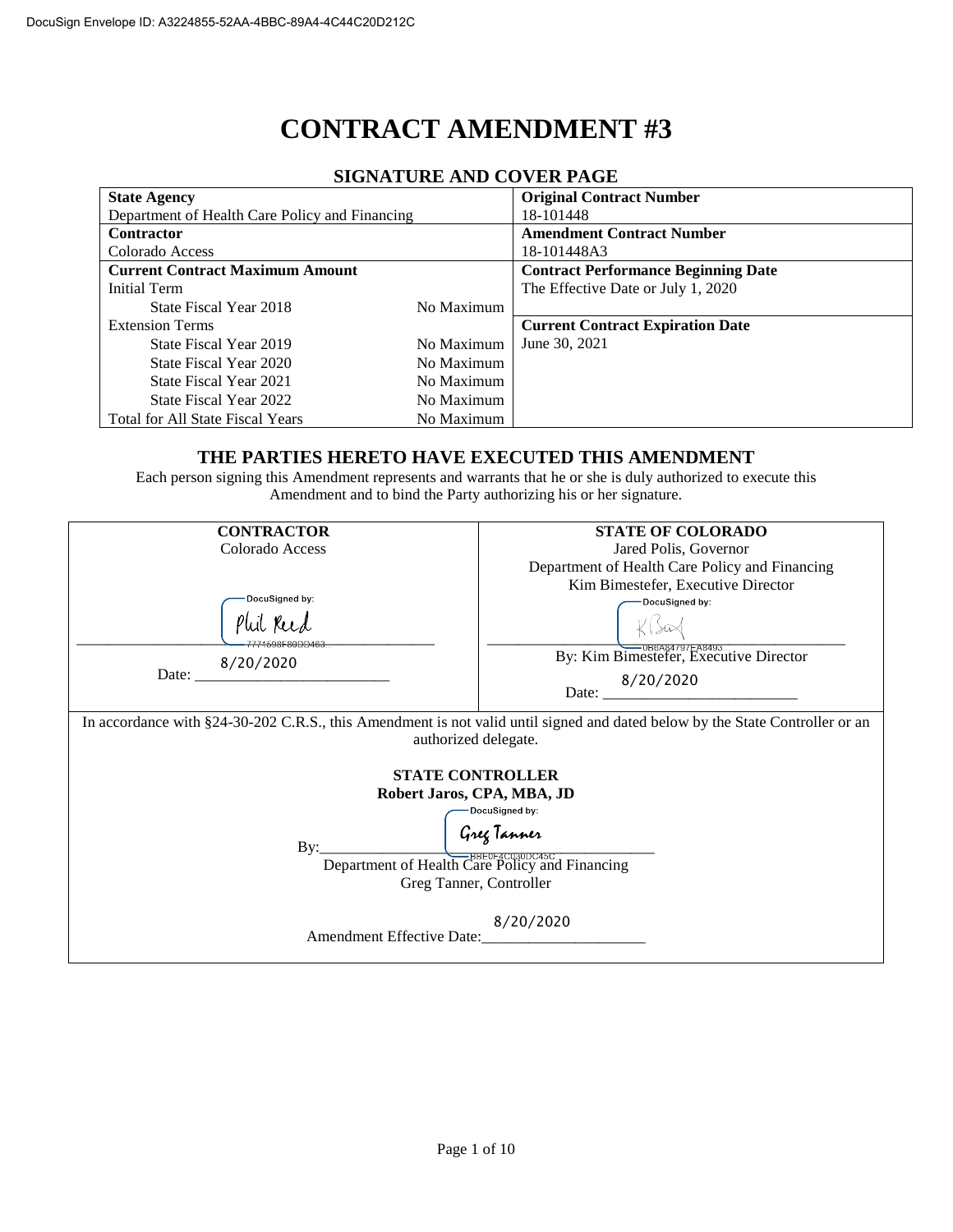## **1. PARTIES**

This Amendment (the "Amendment") to the Original Contract shown on the Signature and Cover Page for this Amendment (the "Contract") is entered into by and between the Contractor and the State.

## **2. TERMINOLOGY**

Except as specifically modified by this Amendment, all terms used in this Amendment that are defined in the Contract shall be construed and interpreted in accordance with the Contract.

## **3. AMENDMENT EFFECTIVE DATE AND TERM**

A. Amendment Effective Date

This Amendment shall not be valid or enforceable until the Amendment Effective Date shown on the Signature and Cover Page for this Amendment. The State shall not be bound by any provision of this Amendment before that Amendment Effective Date, and shall have no obligation to pay Contractor for any Work performed or expense incurred under this Amendment either before or after of the Amendment term shown in **[§3.B](#page--1-0)** of this Amendment.

B. Amendment Term

The Parties' respective performances under this Amendment and the changes to the Contract contained herein shall commence on the Amendment Effective Date shown on the Signature and Cover Page for this Amendment and shall terminate on the termination of the Contract or June 30, 2021, whichever is earlier.

## **4. PURPOSE**

The purpose of the Original Contract is to set forth the terms under which the Contractor will serve as one of Colorado's Children's Basic Health Plan program (CHP+) Managed Care Organizations (MCOs) that will provide health care services to CHP+ eligible members. The purpose of the Amendment is to revise Exhibit B-1 Statement of Work.

## **5. MODIFICATIONS**

The Contract and all prior amendments thereto, if any, are modified as follows:

Exhibit B-1 Statement of Work is modified as follows:

- **A.** Section 6, Client Eligibility, Subsections 6.7, 6.7.1 and 6.7.1.5 are modified as follows:
	- 6.7 Identification Cards, Provider Director, Formulary, and Member Handbook
- 6.7.1 Upon notification by the Department of a Member's enrollment in the Contractor's plan, annually, and upon Member's request, the Contractor shall furnish each Member the information specified in 42.C.F.R.§438.10, in both electronic and paper format when appropriate and:

6.7.1.5. Formulary information, including which medications are covered (both generic and name brand) and the tier for each medication.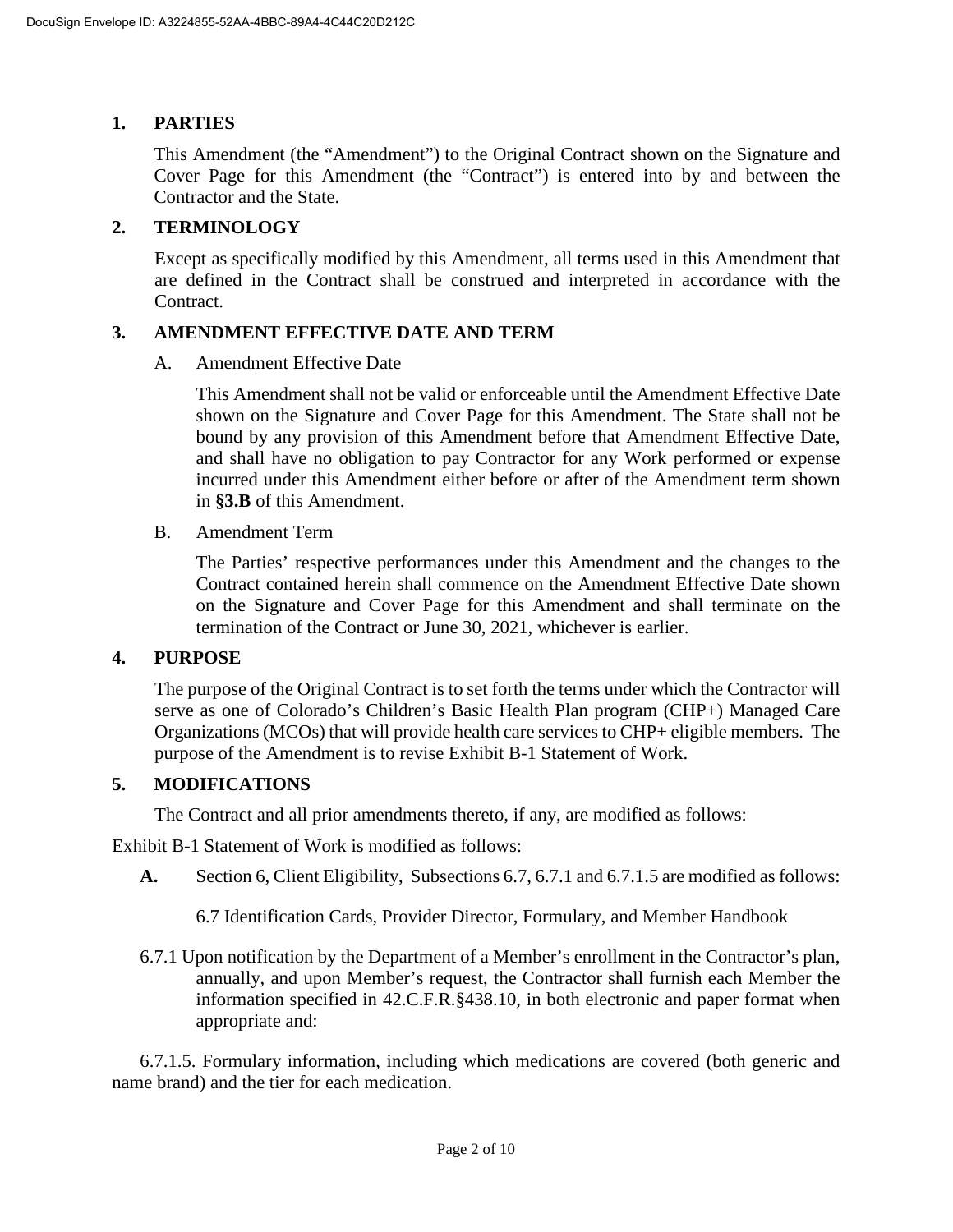**B.** Section 7 Customer Service, Subsection 7.13 is modified as follows:

Subsection 7.13.3 is added as follows:

7.13.3 In establishing and maintaining the network adequacy standards, the Contractor considers:

7.13.3.1 The anticipated CHP+ enrollment.

7.13.3.2 The expected utilization of services, taking into consideration the characteristics and health care needs of specific CHP+ populations represented in the Contractor's service area.

7.13.3.3 The numbers, types and specialties of network providers required to furnish the contracted CHP+ services.

7.13.3.4 The number of network providers accepting/not accepting new CHP+ members.

7.13.3.5 The geographic location of providers in relationship to where CHP+ members live, considering distance, travel time, and means of transportation used by members.

7.13.3.6 The ability of providers to communicate with limited English proficient members in their preferred language.

7.13.3.7 The ability of network providers to ensure physical access, reasonable accommodations, culturally competent communications and accessible equipment for members with physical or mental disabilities.

7.13.3.8 The availability or triage lines or screening systems, as well as use of telemedicine, e-visits, and/or other technology solutions.

**C.** Section 8, Covered Services is modified to add the following Subsections:

8.6.3 Contractor shall ensure providers are scheduling non-symptomatic well care physical examinations/mental wellness checkups within thirty (30) calendar days unless an appointment is required sooner to ensure the recommended screenings in accordance with the American Academy of Pediatrics (AAP) accepted Bright Futures schedule and all U.S. Preventative Services Task Force (USPSTF) behavioral health recommendations with a Grade of A or B.

8.6.6.1 In accordance with  $2103(c)(5)$  of the Social Security Act, Contractor shall cover Medication Assistance Treatment (MAT) for Opioid Use Disorders (OUDs) and tobacco cessation.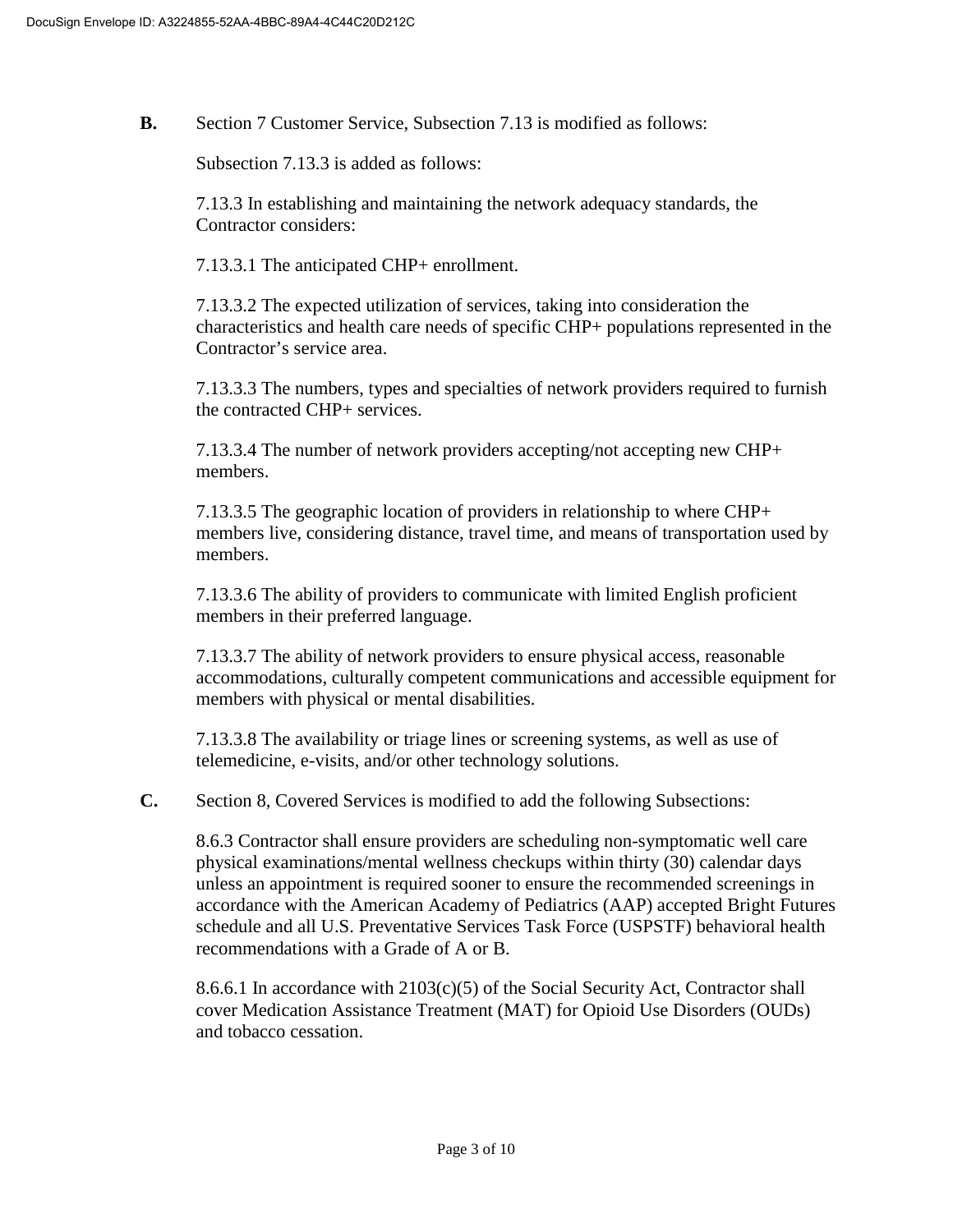8.15.4.1.1 In accordance with CRS 10-16-139(5) The Contractor shall include coverage and reimbursement for behavioral health screenings using a validated screening tool for behavioral health; coverage and reimbursement may be no less extensive than the coverage and reimbursement for the annual physical examination.

8.15.4.1.2 In accordance with 2103(c)(5) of the Social Security Act, Contractor shall identify a strategy to facilitate the use of validated behavioral health clinical assessment tools for the purpose of determining a diagnosis, evaluated the current level of functioning and develop treatment recommendations.

8.15.4.4 The Contractor may place appropriate limits on services for utilization control, provided that any financial requirement or treatment limitation applied to mental health or SUD benefits in any classification is no more restrictive than the predominant financial requirement or treatment limitation of that type applied to substantially all medical/surgical benefits in the same classification furnished to members (whether or not the benefits are furnished by the same Contractor).

8.15.4.5 The Contractor must ensure that the diagnosis of an intellectual or developmental disability, a neurological or neurocognitive disorder, or a traumatic brain injury does not preclude an individual from receiving a covered behavioral health (BH) service.

8.15.4.6 The Contractor covers all medically necessary covered treatments for covered BH diagnoses regardless of any co-occurring conditions.

8.18.4 In accordance with CRS 25.5.5-422.2. on or after January 1, 2020, the Contractor shall not:

8.18.4.1 Impose any prior authorization requirements on any prescription medication approved by the Food and Drug Administration (FDA) for the treatment of substance use disorders.

8.18.4.2 Impose any step therapy requirements as a prerequisite to authorizing coverage for a prescription medication approved by the FDA for the treatment of substance use disorders.

8.18.4.3 Exclude coverage for any prescription medication approved by the FDA for the treatment of substance use disorders and any associated counseling or wraparound services solely on the grounds that the medication and services were court ordered.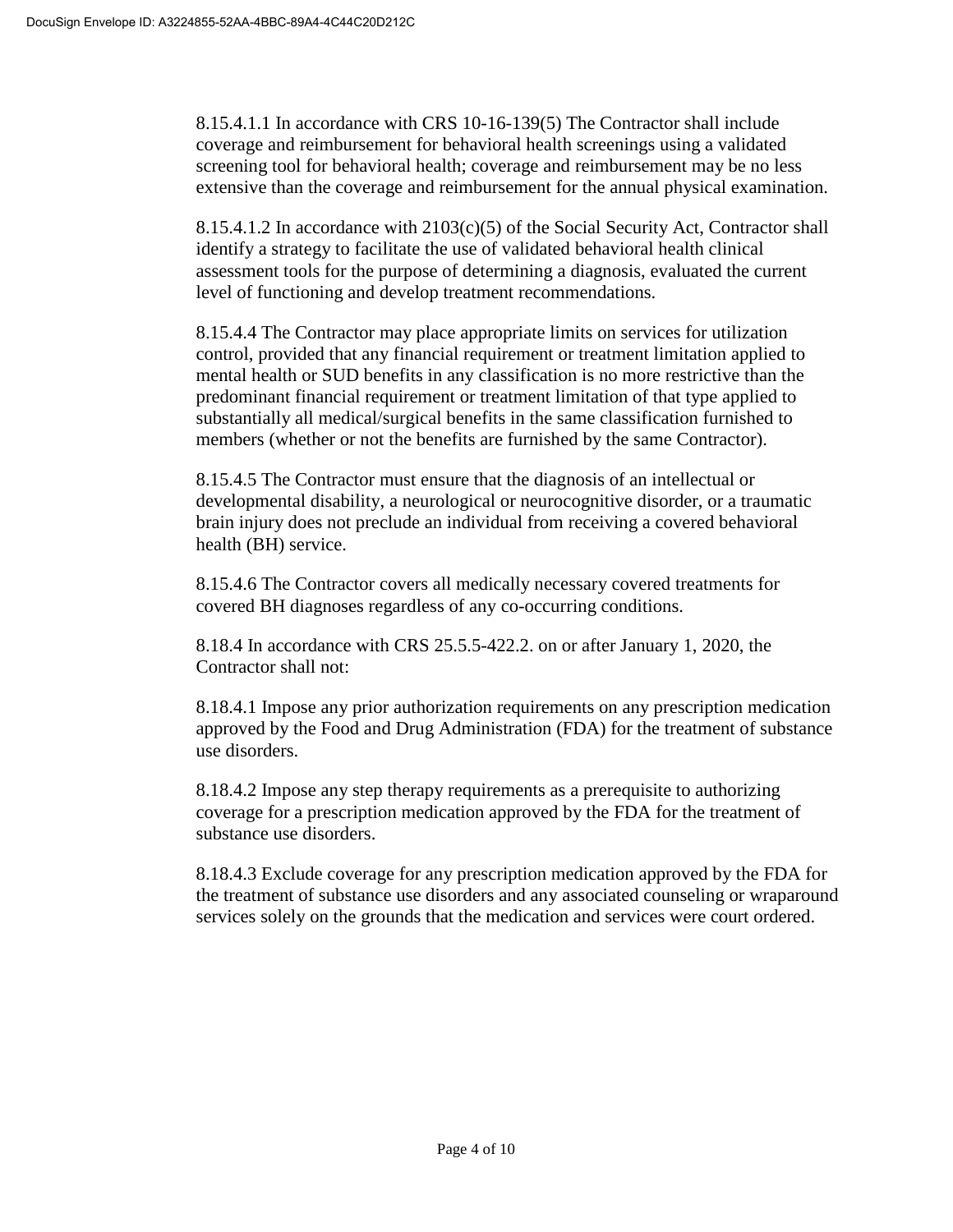**D.** Section 10 Service Delivery is modified as follows:

Subsection 10.2.1.22.1 Routine physicals is hereby deleted in its entirety and replaced with the following:

10.2.1.22.1 Routine well care/physicals/mental wellness checkups.

Behavioral Health Network Time and Distance Table is moved from Subsection 10.2.1.11 to Subsection 10.2.1.13.2.

Subsection 10.2.4.2 is hereby deleted in its entirety and replaced with the following:

10.2.4.2 Contractor must establish mechanisms to ensure all network providers comply with the timely access requirements to ensure compliance with 42 C.F.R.  $§438.206(c)(1)(vi)$  and (v).

Subsection 10.5.3.1.2 is hereby deleted in its entirety and replaced with the following:

10.5.3.1.2 The Contractor shall conduct an initial screening of each Member's needs within 90 days of the effective date of enrollment.

10.5.3.1.2.1 The Contractor shall make subsequent attempts to conduct an initial screening of each Member's needs if the initial attempt to contact the Member is unsuccessful.

10.5.3.1.2.2 Develop an individual treatment plan as necessary based on the needs assessment and to avoid duplication of treatment.

**E.** Section 11 Compliance is modified as follows:

Subsection 11.1.2.2 is added as follows:

11.1.2.2 In accordance with 42 C.F.R. 438.210(e), Contractor must ensure compensation to individuals or entities that conduct utilization management activities is not structured so as to provide incentives for the individual or entity to deny, limit, or discontinue medically necessary services to any enrollee.

Subsection 11.1.12 is hereby deleted in its entirety and replaced with the following:

11.1.12 Expedited authorization decisions must provide notice as expeditiously as the Member's health condition requires and no later than seventy-two (72) hours after receipt of the request for service. Contractor may extend the seventy-two (72) hour time frame by up to fourteen (14) calendar days if:

**F.** Section 14 Member and Provider issues is modified as follows:

Subsection 14.1.3.15 is modified to add the following: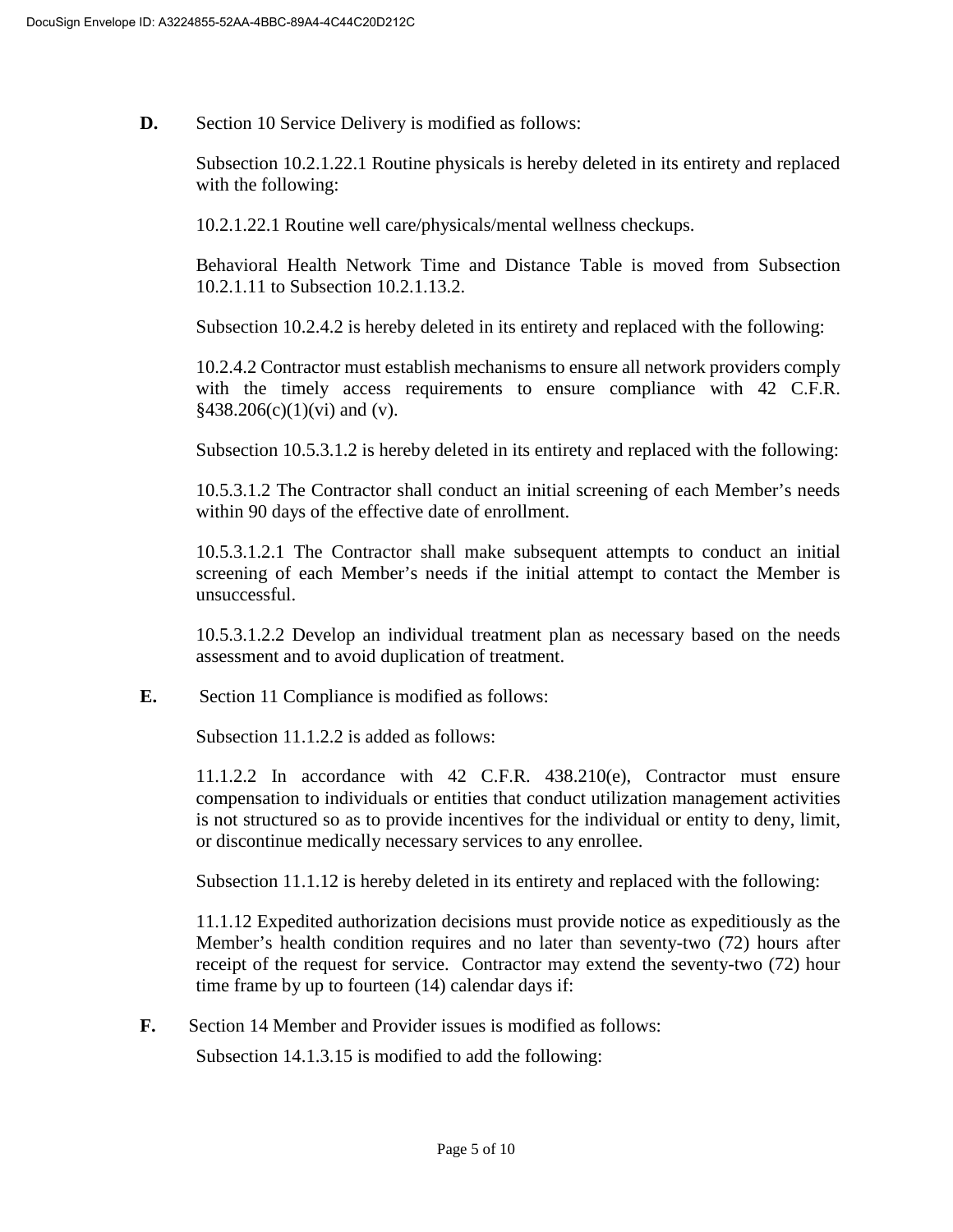14.1.3.15.1.13 Notice of adverse benefit determination for denial of behavioral, mental health, or SUD benefits includes, in plain language:

14.1.3.15.1.13.1 A statement explaining that Members are protected under the Federal Mental Health Parity and Addiction Equity Act (MHPAEA), which provides that limitations placed on access to medical and surgical benefits.

14.1.3.15.1.13.2 A statement providing information about contacting the office of the ombudsman for BH care if the Member believes his or her rights under the MHPAEA have been violated.

14.1.3.15.1.13.3 A statement specifying that Members are entitled, upon request to the Contractor and free of charge, to a copy of the medical necessity criteria for any behavioral, mental, and SUD benefit.

Subsection 14.1.4.1.1.1 is added as follows:

14.1.4.1.1.1. Contractor is required to inform providers and subcontractors about enrollee grievance, appeal and state review rights, state review procedures and timeframes at the time they enter the contract.

Subsection 14.1.5.1.1 is added as follows:

14.1.5.1.1 Contractor is required to inform providers and subcontractors about enrollee grievance, appeal and state review rights, state review procedures and timeframes at the time they enter the contract.

**G**. Section 15 Reporting is modified as follows:

Subsection 15.3.3.1 is hereby deleted and replaced with the following:

15.3.3.1 DELIVERABLE: Network Capacity and Services Report

Subsection 15.3.3.2 is hereby deleted and replaced with the following

15.3.3.2 DUE: Quarterly, January  $30<sup>th</sup>$ , April  $30<sup>th</sup>$ , July  $31<sup>st</sup>$ , and October 30th

**H.** Section 16 Reimbursement is modified as follows:

Subsection 16.4.1 is hereby deleted in its entirety and replaced with the following:

16.4.1 The Contractor agrees, in accordance with Federal regulations (42. C.F.R. 457.1226, cross referencing to 42.C.F.R. 438.106), managed care organizations (MCOs) must not hold the Member liable for the following:

16.4.1.1 The MCO's debts, in the event of the entity's solvency.

16.4.1.2 Covered services provided to the enrollee for which the State does not pay the MCO or for which the State, MCO does not pay the individual or the health care provider that furnished the services under a contractual, referral or other arrangement.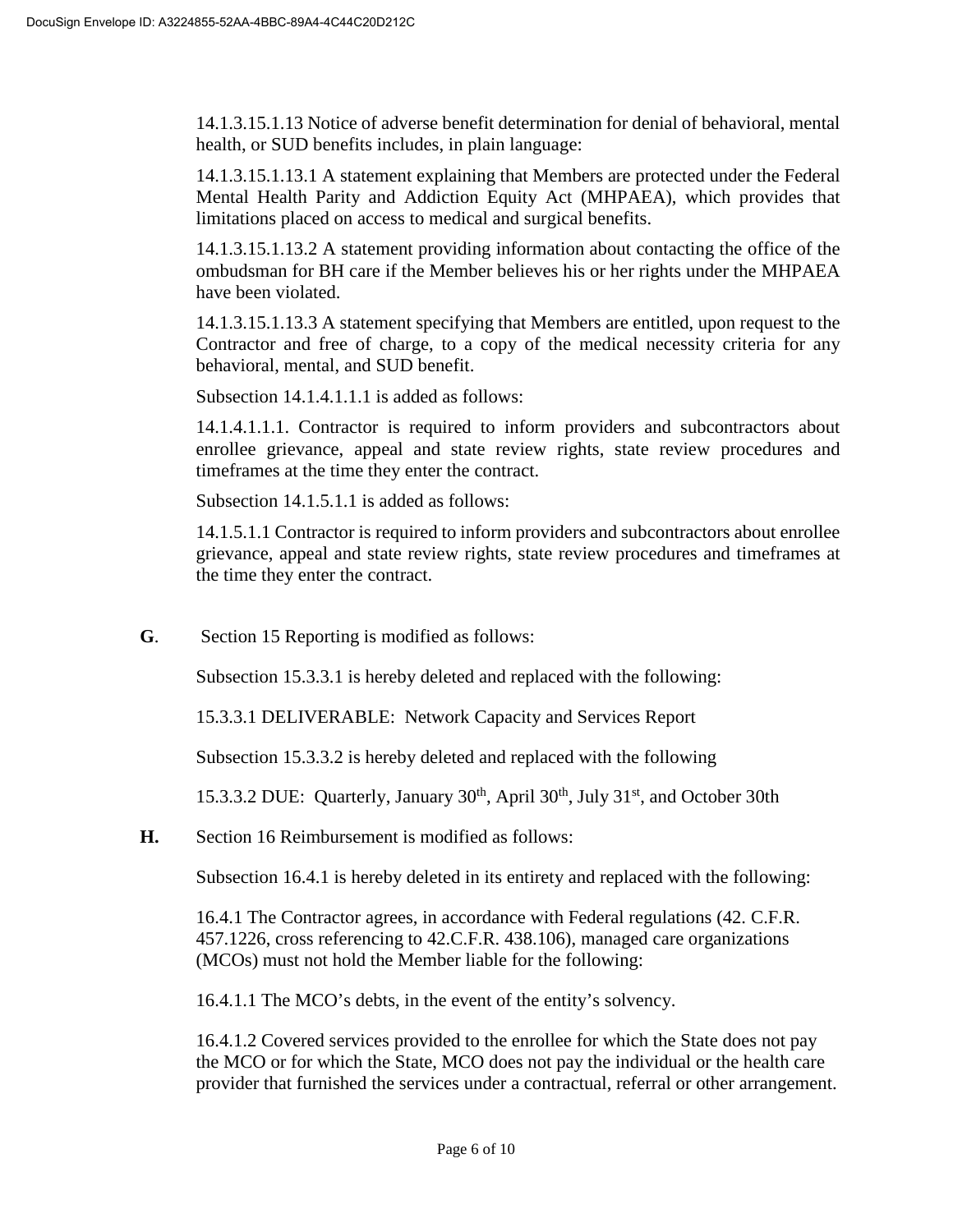16.4.1.3 Payments for covered services furnished under a contract, referral or other arrangement that are in excess of the amount the enrollee would owe if the MCO covered the services directly.

Subsection 16.5.1.2.4.3 is added as follows:

16.5.1.2.4.3 The Contractor shall compile an Audited Annual Financial Statement that includes, at a minimum, the following:

16.5.1.2.4.3.1 Annual internal financial statements, including balance sheet and income statement.

16.5.1.2.4.3.2 Audited annual financial statements prepared in accordance with Statutory Accounting Principles (SAP). The audited annual financial statements must be certified by an independent public accountant and the Contractor's Chief Financial Officer or their designee.

16.5.1.2.4.4 The Contractor shall submit their Audited Annual Financial Statement that covers the entirety of the previous State Fiscal Year to the Department in a format approved by the Department for review and approval. If format changes are required by the Department, the Department will provide sixty (60) days advance notice to the Contractor prior to requiring the implementation of the requested changes.

16.5.1.2.4.4.1 DELIVERABLE: Audited Annual Financial Statement

16.5.1.2.4.4.2 DUE: No later than six (6) months from the end of the Contractor's fiscal year that the statement covers. Any changes to the Contractor's fiscal year shall be reported to the Department at least sixty (60) days prior to implementation.

**I.** Section 19 Additional Federal Requirements is modified as follows:

Subsection 19.1.3 is added as follows:

19.1.3 If the Department learns that a Contractor has a prohibited relationship with a person or entity who is debarred, suspended, or otherwise excluded from participation in any federal health care programs, the Department:

19.1.3.1 Must notify the Secretary of the Department of Health and Human Services (Secretary) of the noncompliance.

19.1.3.2 May continue an existing agreement with the Contractor unless the Secretary directs otherwise.

19.1.3.3 May not renew or extend the existing agreement with the Contractor unless the Secretary provides to the Department and to Congress a written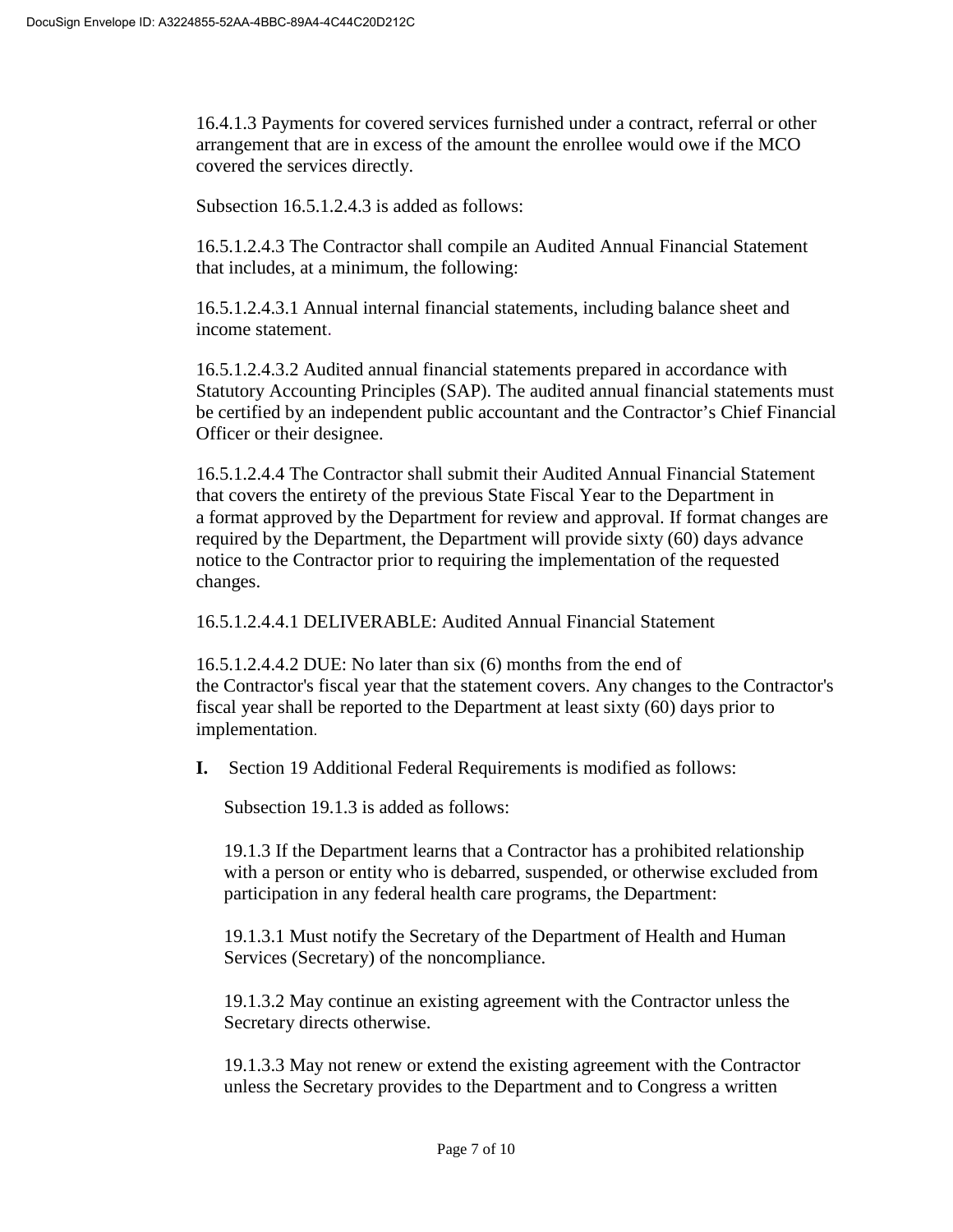statement describing compelling reasons that exist for renewing or extending the agreement despite the prohibited affiliation.

**J.** Section 22 is added as follows:

Section 22 - State Managed Care Network

22.1 The Contractor shall ensure the successful transition of all necessary functions of the State Managed Care Network (SMCN) to the Contractor in accordance with the guidance and timeline provided by the Department. Transition activities shall include, but are not limited to, the following:

22.1.1 Configuring systems and key operations

22.1.2 Updating Member and provider communications for Department approval. Communications shall include, but are not limited to:

22.1.2.1 Member Handbook

22.1.2.2 Member ID cards

22.1.2.3 Member letters22.1.2.4 Contractor website

22.1.2.5 Provider manuals

22.1.3 Training member service and provider outreach centers to answer stakeholder questions regarding the transition of SMCN functions.

22.1.4 Updating provider contracting activities, as necessary, to ensure continuity of care.

22.1.5 Providing documentation, reports, data, records, systems, deliverables and other information requested by the Department to prepare for the transition.

22.1.6 Participating in an operational readiness review.

22.1.7 Participating in any other activities reasonably necessary to prepare for transition.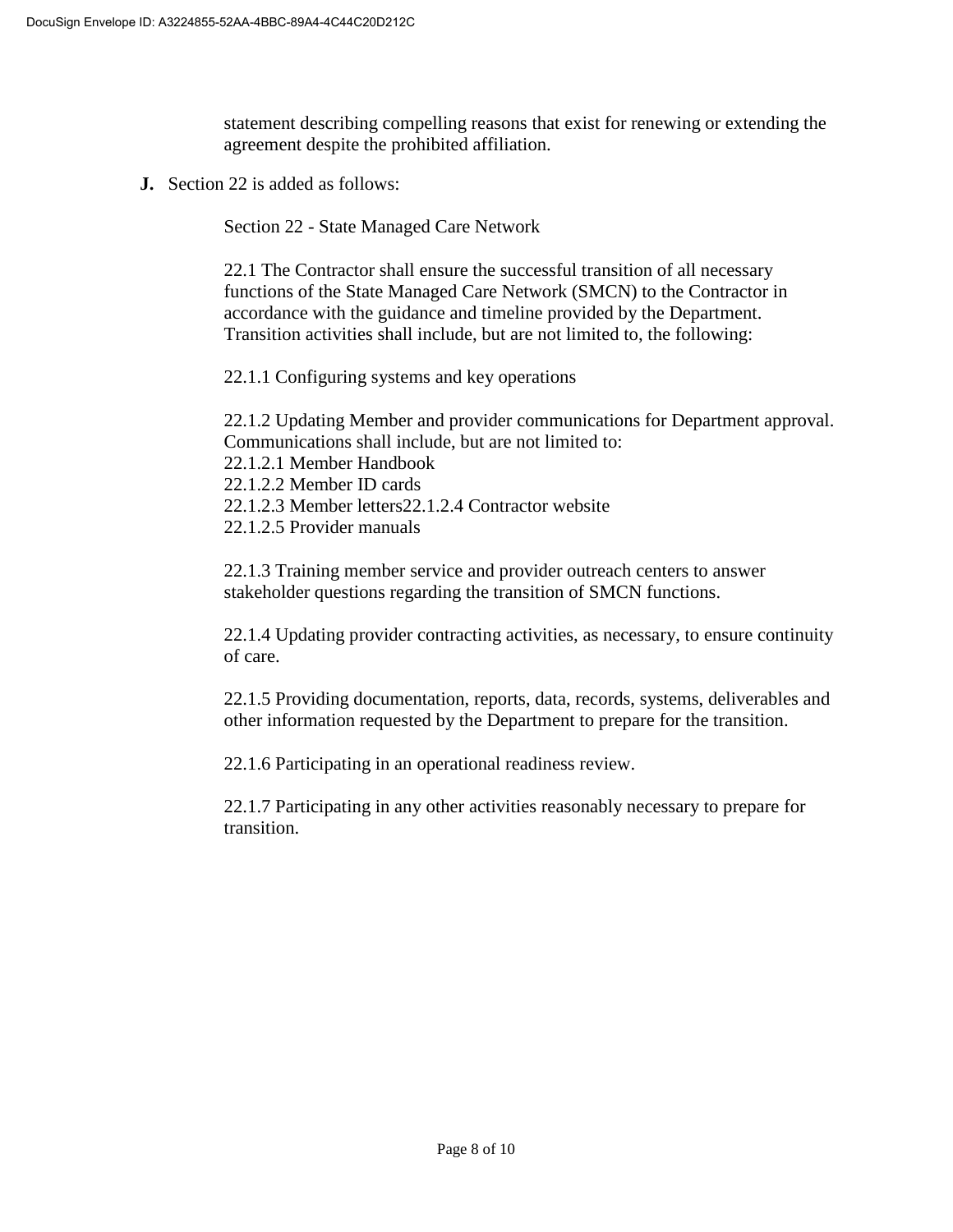**K**. Section 23 is added as follows:

Section 23 – Contract Alignment and Revision

23.1 The Contractor acknowledges the need to continually improve the CHP+ program and provisions of the Contract.

23.2 The Contractor shall collaborate with the Department to revise the Contract to enhance performance standards that more closely align with the Department's goals related to improving member health outcomes, quality, and affordability through controlling program costs. Contract revisions shall include, but are not limited to, the following areas:

23.2.1 The consistent application of evidence-based programs that will improve member health and cost management for targeted conditions and populations.

23.2.2 The development and implementation of cost trend goals.

23.2.3 The development and implementation of quality outcome metrics.

23.3 The Contractor shall collaborate with the Department to improve encounter data and flat file submission.

**L**. Exhibit C Rates is added as follows:

## I. **CAPITATION RATES**

State Fiscal Year 2020-21 rates will be effective on the later of the Effective Date or July 1, 2020.

The Contractor shall earn the following monthly capitation rate payments shown in the following table, adjusted by age and poverty level of the client's family.

| Age               | Under 101% | 101\% to 156\% | 157\% to 200\% | 201\% to 260\% |
|-------------------|------------|----------------|----------------|----------------|
|                   | <b>FPL</b> | <b>FPL</b>     | <b>FPL</b>     | <b>FPL</b>     |
| Ages less than 2  | 235.97     | 235.83         | 235.75         | 235.72         |
| Ages 2 through 5  | 145.47     | 145.44         | 145.45         | 145.49         |
| Ages 6 through 18 | 175.39     | 175.47         | 175.47         | 175.48         |